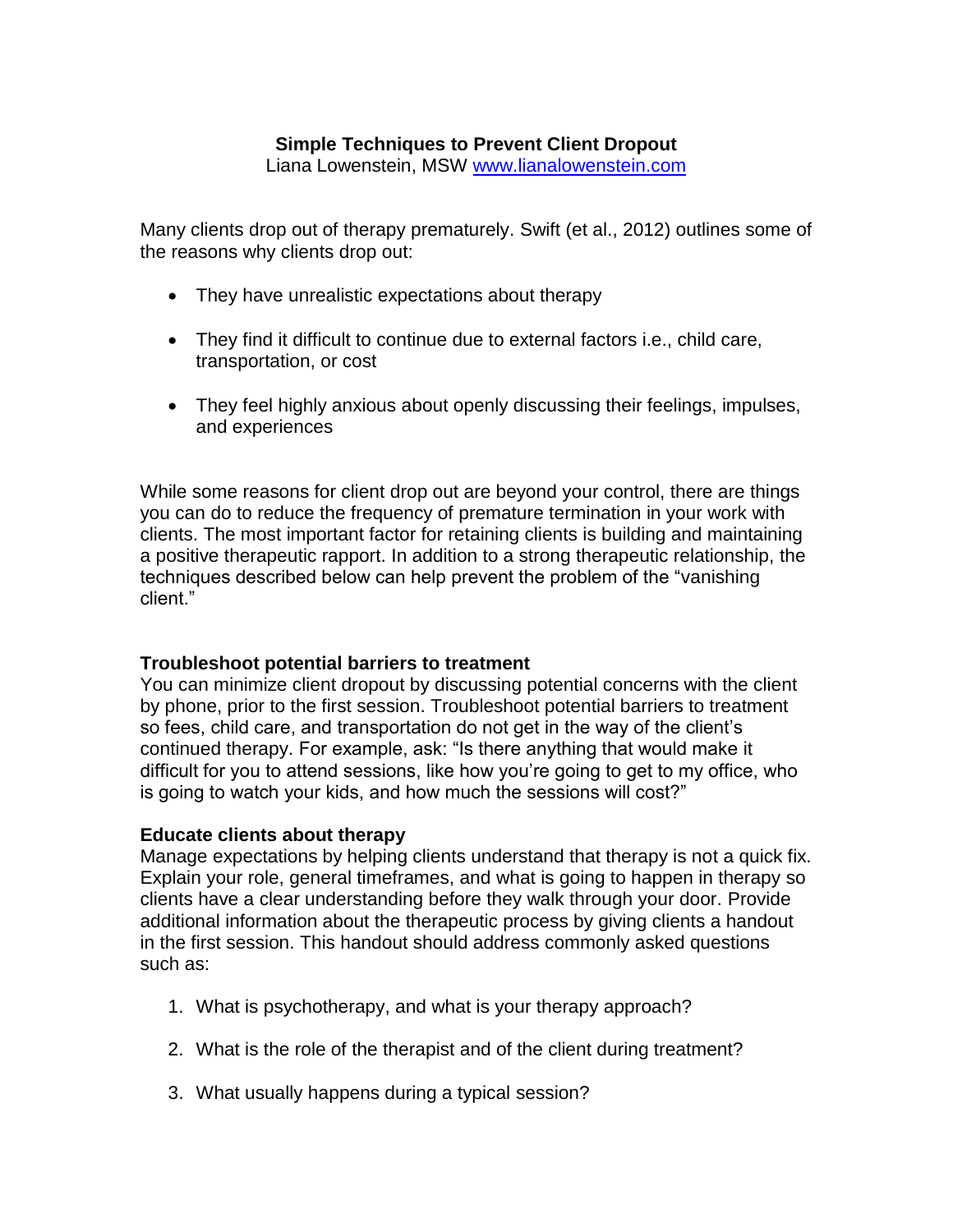4. How long will therapy last?

The handout should be easy to read and understand. Avoid clinical jargon.

I work predominantly with children and their families, so I first meet with parents without the child to engage them, collect background information, and to prepare them for bringing their child to therapy. In this initial parent session, I give them a handout that outlines how they can prepare their child for the first session. This handout also includes tips on how they can support their child's therapy. (You can get this handout on my website. Go to [www.lianalowenstein.com](http://www.lianalowenstein.com/) click on the tab: "Articles for Professionals" then scroll down and click on "Bringing Your Child to Therapy: Tips for Parents.)

I have also developed numerous tip sheets for parents on a variety of topics such as anxiety, divorce, bereavement, and sexual abuse (for further info see Lowenstein, 2006a; 2006b; 2013; 2016).

#### **Ascertain the client's goals**

In the first session, explore the client's goals by asking, "What would need to happen in therapy for you to feel like it was worthwhile?" Then collaborate to develop S.M.A.R.T goals:

- S: Specific
- M: Measurable
- A: Attainable
- R: Relevant
- T: Time bound

For instance, if the client states: "I hope therapy can help me handle my anger better so I don't blow up at everyone" then an appropriately worded goal would be: I will learn, practice, and implement a deep breathing technique to self-calm when I feel angry. You can then discuss with the client roughly how many sessions it might take for this goal to be achieved. Discussing goals at the outset of therapy will help to motivate the client to return.

### **Initiate discussion of the client's potential for dropping out**

Clients may drop out of therapy when the content becomes more challenging. You can pre-empt this by bringing it up at the outset of therapy. For example, you can say, "There may be times when you are reluctant to attend therapy. This might be because you don't want to face difficult issues. Many clients feel this way. However, the effectiveness of therapy depends on being able to tolerate short-term painful emotions. Therefore, my advice is to ignore this reluctance and come to sessions anyway! We can then discuss ways you can get the support you need."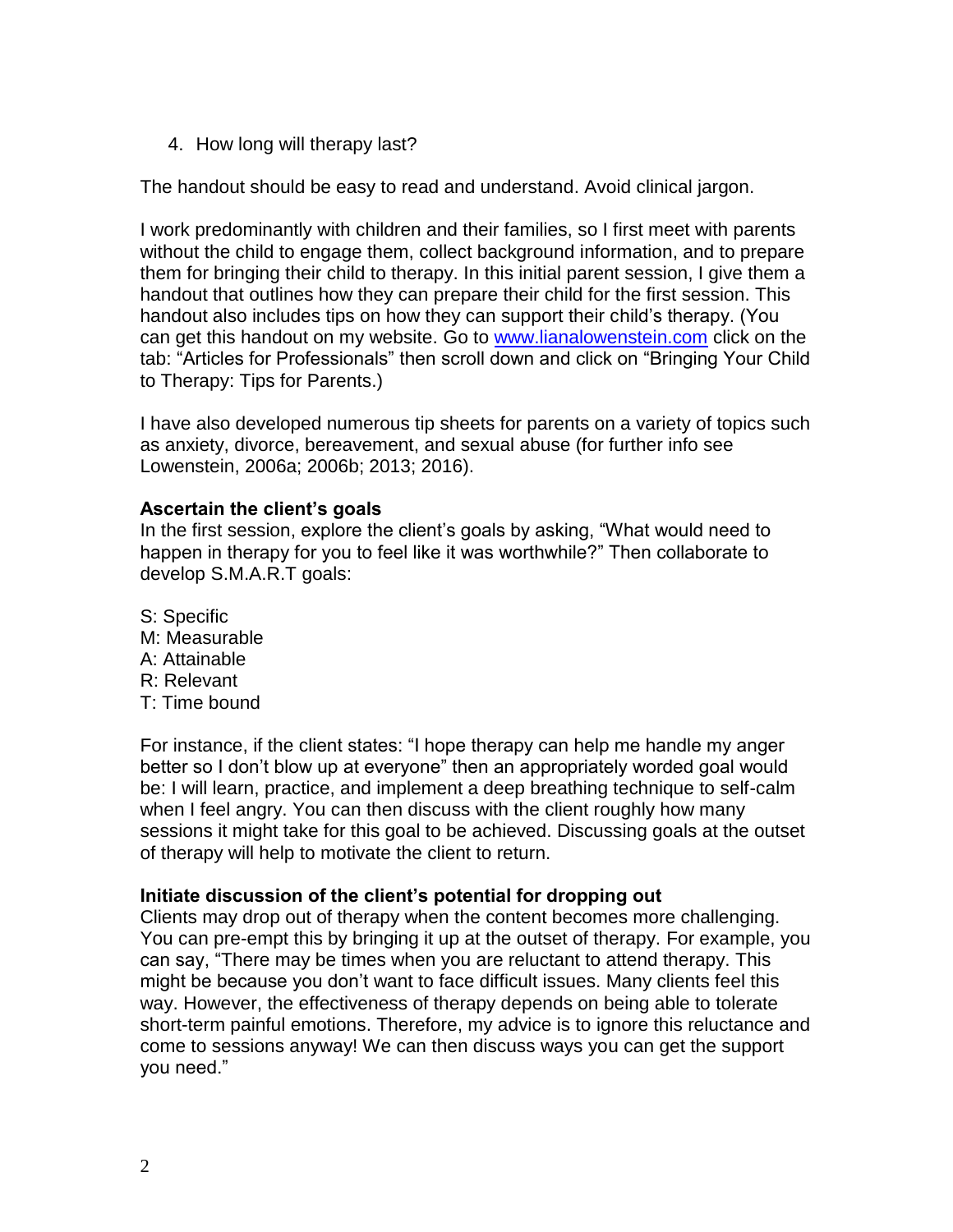## **Explore the reasons underlying the client's resistance**

If the client is anxious to talk about difficult issues, it is important to assess the underlying cause. For instance, the client may not feel safe enough with you, or the resistance may be reflective of the client's need to avoid painful emotions. To assess the cause of the client's resistance, ask exploratory questions such as:

- 1. "What are you worried might happen if you tell me?"
- 2. "How might you feel if you talk about it?"
- 3. "How do you think I might react if you tell me?"
- 4. "What can I do to make it easier for you to tell me?"

Some clients find it easier to communicate through writing rather than through direct discussion. Therefore, creating a form for the client to complete with the above questions may make it easier for the client to reveal the source of his/her resistance.

Depending on what the client says, some helpful responses include:

- Normalizing: Lots of people feel embarrassed talking about it
- **Empathizing: I know it's really hard to talk about it**
- Reassuring: My clients usually feel better after they talk about it
- Empowering: You get to choose when you feel ready to talk about it
- Postulating the worst: What's the worst that could happen if you talk to me about it?

Asking these questions and responding in an appropriate way will not only normalize the client's feelings, but will help keep the client engaged in therapy.

### **Obtain regular feedback**

Regularly ask clients how they feel about the therapy. Since many clients dropout after the first or second session, it's important to get client feedback after each session. You can develop a form for them to fill out with questions such as: On a scale of 1-10 (10 being most helpful), how would you rate today's session? What was most helpful about today's session? Is there anything that could make your therapeutic experience better?

# **Praise the client's progress**